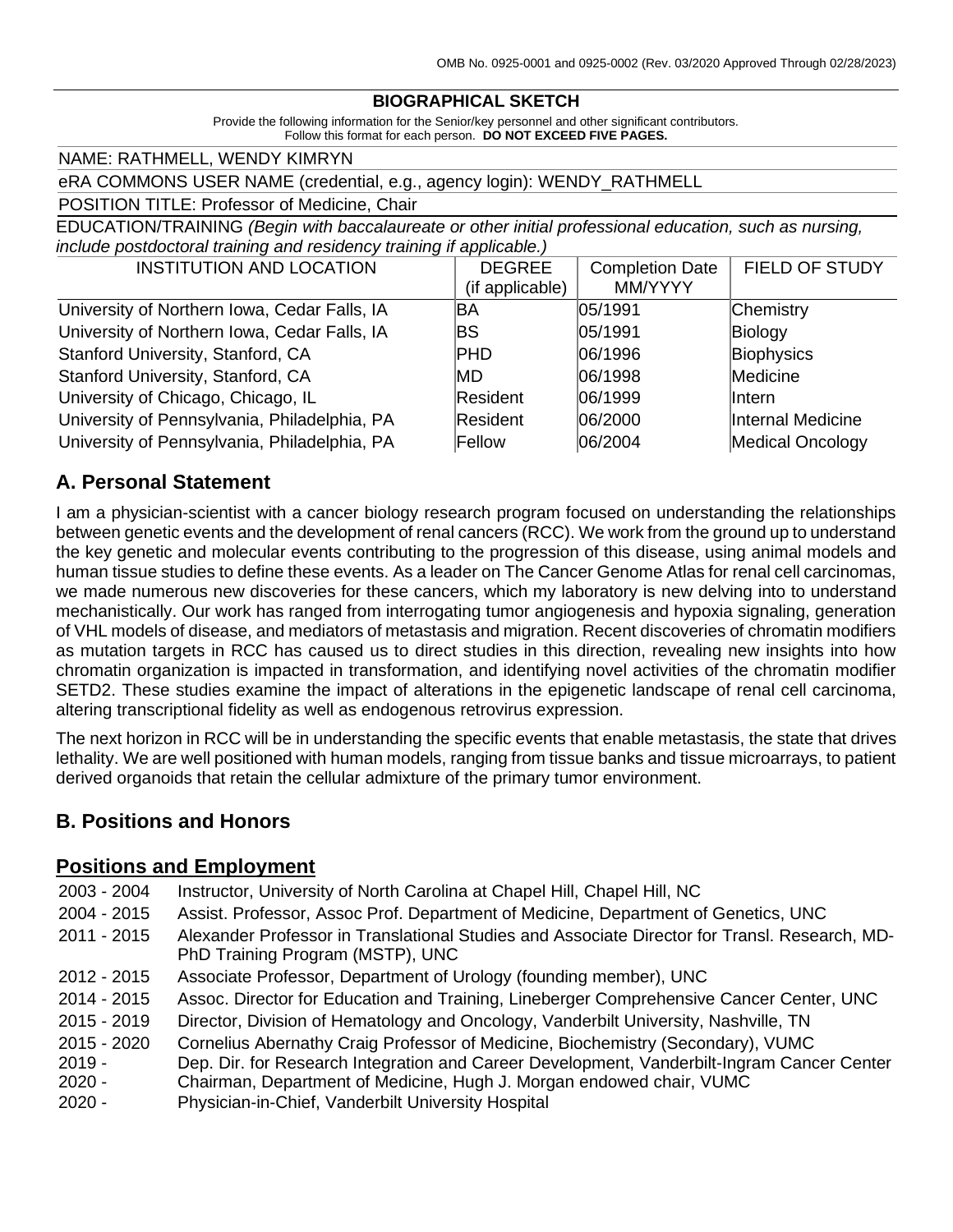# **Other Experience and Professional Memberships**

| $2003 -$      | American Association for Cancer Research: Member; abstract review, grant review committee     |
|---------------|-----------------------------------------------------------------------------------------------|
| $2003 -$      | American Society of Clinical Oncology: Member, Fellows & Junior Faculty Track Task Force,     |
|               | Leadership Development Program, Ethics Committee, Education Committee (Tumor Biology,         |
|               | track leader), Nominating Committee (2020 Chair, elected position)                            |
| 2004 - 2024   | Diplomat in Medical Oncology, American Board of Internal Medicine                             |
| 2010 - 2013   | Department of Defense: CDMRP Integration Panel                                                |
| 2010 - 2016   | American Cancer Society: Tumor Biology and Genetics Study Section                             |
| 2012 - 2017   | Editorial Board-Cancer Research, Editorial Board, Associate Editor, J Clin Invest             |
| 2013 - 2016   | NCI-J, BMCT-C, F09B, MONC Study Sections (Ad Hoc), NCI                                        |
| 2014 - 2015   | Scholar Retreat Chair, Forbeck Foundation for Cancer Research                                 |
| 2014 - 2017   | American Society of Clinical Investigation: Council Member, Secretary Treasurer               |
| $2016 -$      | Kidney Cancer Research Alliance: Scientific Advisory Board                                    |
| 2017 - 2021   | Department of Defense: Kidney Cancer Research Program, Integration Panel, Chair               |
| 2017 - 2021   | American Society of Clinical Investigation: Vice President, President-Elect, President (2019) |
| $2017 -$      | National Cancer Institute, Board of Scientific Advisors                                       |
| 2018 - 2021   | Harrington Prize Selection Committee, Harrington Institute                                    |
| 2019 - 2024   | Paul Marks Prize for Cancer Research Selection Committee                                      |
| $2019 -$      | Burroughs Wellcome CAMS Steering Committee                                                    |
| $2020 -$      | Damon Runyon Physician Scientist Training Award Scientific Committee                          |
| <b>Honors</b> |                                                                                               |
| 1987 - 1991   | Presidential Scholar, University of Northern Iowa                                             |
| 1991          | Purple and Old Gold Award (Top Graduate-Chemistry), University of Northern Iowa               |
| 1994          | Howard Hughes Predoctoral Fellowship, Howard Hughes Medical Institute                         |

- 1996 PEO Scholar Award, PEO International
- 2003 V Scholar Award, V Foundation for Cancer Research
- 2004 Forbeck Scholar, Forbeck Foundation
- 2006 Doris Duke Clinical Scientist, Doris Duke Foundation
- 2010 AACR Landon INNOVATOR Award, American Association for Cancer Research
- 2011 ASCI, American Society of Clinical Investigation Inductee
- 2012 Ruth and Phillip Hettleman Award, University of North Carolina at Chapel Hill
- 2014 Alpha Omega Alpha (AOA), University of North Carolina at Chapel Hill
- 2015 Leland Wilson Alumni Speaker, University of Northern Iowa
- 2018 AAP, American Association of Physicians Inductee
- 2019 Eugene P. Schonfeld Award, Kidney Cancer Association
- 2019 Greenbrier Louisa Nelson Nashville Women of Influence Award
- 2020 American Association for the Advancement of Science, Elected Fellow

## **C. Contribution to Science**

- 1. We developed the first validated biomarker gene expression signatures for clear cell type renal cell carcinoma, ccA and ccB, which define biologic subgroupings and function as effective prognostic tools for estimating risk for disease recurrence. This biomarker tool has been independently verified by several independent groups as a risk prediction tool. We are now expanding our biomarker work to include immune response modifiers, endogenous retroviral elements, and have examined proteomic signatures of kidney cancers as biomarkers.
	- a. Brooks SA, Khandani AH, Fielding JR, Lin W, Sills T, Lee Y, Arreola A, Milowsky MI, Wallen EM, Woods ME, Smith AB, Nielsen ME, Parker JS, Lalush DS, **Rathmell WK**. Alternate Metabolic Programs Define Regional Variation of Relevant Biological Features in Renal Cell Carcinoma Progression. *Clin Cancer Res.* 2016 Jun 15;22(12):2950-9. PMID: [26787754;](http://www.ncbi.nlm.nih.gov/pubmed/26787754/) PMCID: [PMC4911278.](http://www.ncbi.nlm.nih.gov/pmc/articles/PMC4911278/)
	- b. Smith CC, Beckermann KE, Bortone DS, de Cubas AA, Bixby LM, Lee SJ, Panda A, Ganesan S, Bhanot G, Wallen EM, Milowsky MI, Kim WY, **Rathmell WK**, Swanstrom R, Parker JS, Serody JS,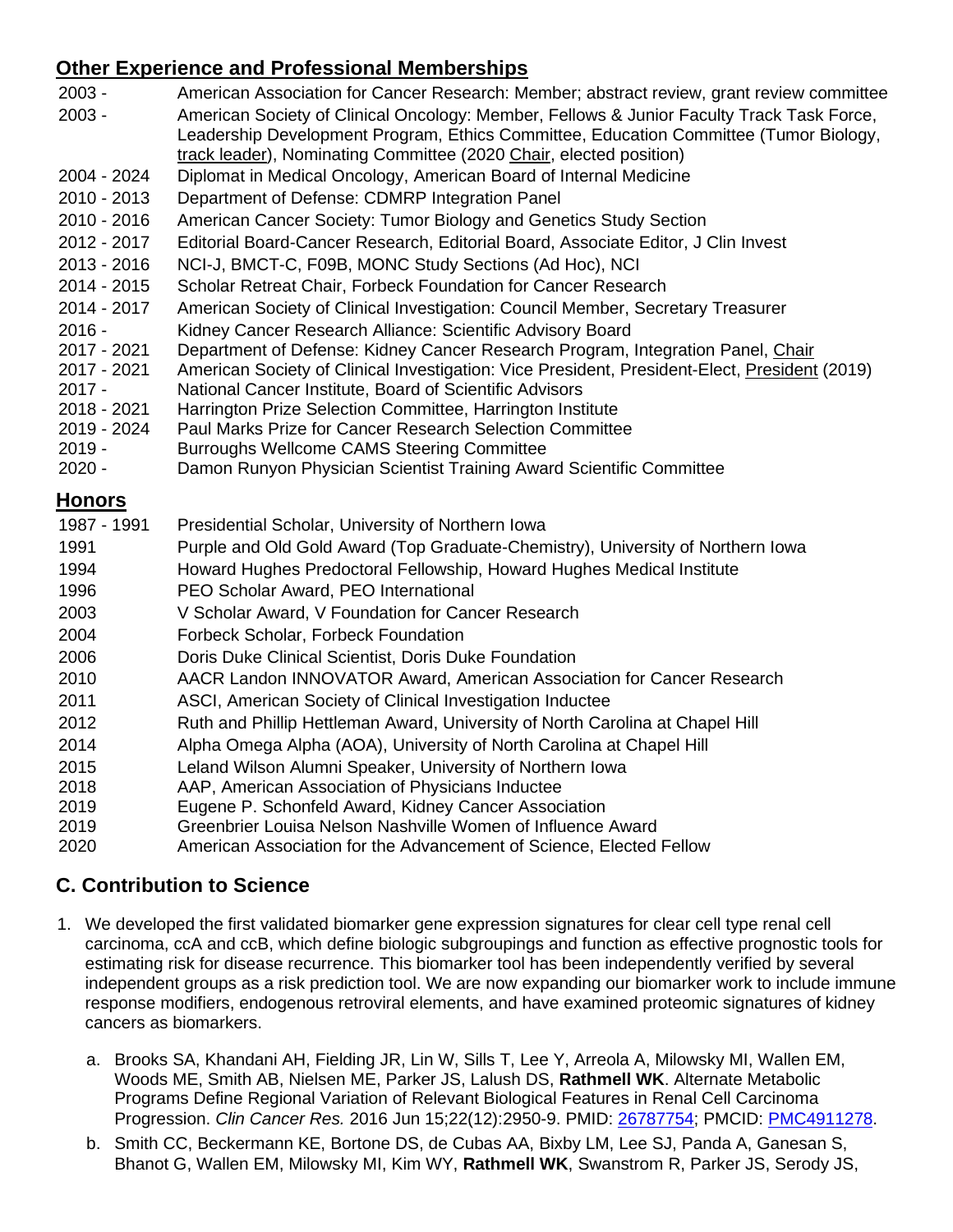Selitsky SR, Vincent BG. Endogenous retroviral signatures predict immunotherapy response in clear cell renal cell carcinoma. *J Clin Invest*. 2018 Aug 23. PMID: [30137025,](https://www.ncbi.nlm.nih.gov/pubmed/30137025) PMCID: [PMC6205406.](https://www.ncbi.nlm.nih.gov/pmc/articles/PMC6205406/)

- c. Panda A, de Cubas AA, Stein M, Riedlinger G, Kra J, Mayer T, Smith CC, Vincent BG, Serody JS, Beckermann KE, Ganesan S, Bhanot G, **Rathmell WK.** Endogenous retrovirus expression is associated with response to immune checkpoint blockade in clear cell renal cell carcinoma. *JCI Insight.* 2018 Aug 23;3(16). PMID: [30135306](https://www.ncbi.nlm.nih.gov/pubmed/30135306) PMCID: [PMC6141170.](https://www.ncbi.nlm.nih.gov/pmc/articles/PMC6141170/)
- 2. Our lab has a major effort examining the new class of chromatin modifier mutations as mediators of invasive phenotype and metastasis. In particular, we have used human tissues, yeast, and cell line model systems to discover novel tumor promoting activities contributing to the chromatin modifier mutant phenotype. Further, we recently discovered a second target of SETD2, microtubules, and are investigating this important area of potential genomic instability and regulation of transposable elements. In addition, we have worked in metabolism, and intersected transcription features with metabolic alteration.
	- a. Chiang YC, Park IY, Terzo EA, Tripathi DN, Mason FM, Fahey CC, Karki M, Shuster CM, Sohn BH, Chowdhury P, Powell RT, Ohi R, Tsai YS, de Cubas AA, Khan A, Davis IJ, Strahl BD, Parker JS, Dere R, Walker CL, and **Rathmell WK.** SETD2 Haploinsufficiency for Microtubule Methylation is an Early Driver of Genomic Instability in Renal Cell Carcinoma. *Cancer Research*. 2018 Jun 15;78(12):3135- 3146. PMID: [29724720.](https://www.ncbi.nlm.nih.gov/pubmed/29724720) PMCID: [PMC6004258](https://www.ncbi.nlm.nih.gov/pmc/articles/PMC6004258/)
	- b. Park IY, Powell RT, Tripathi DN, Dere R, Ho TH, Blasius TL, Chiang YC, Davis IJ, Fahey CC, Hacker KE, Verhey KJ, Bedford MT, Jonasch E, **Rathmell WK\***, Walker CL\*. Dual Chromatin and Cytoskeletal Remodeling by SETD2. *Cell.* 2016 Aug 11;166(4):950-62. PMID: [27518565;](http://www.ncbi.nlm.nih.gov/pubmed/27518565/) PMCID: [PMC5101839.](http://www.ncbi.nlm.nih.gov/pmc/articles/PMC5101839/)
	- c. Hacker KE, Fahey CC, Shinsky SA, Chiang YJ, DiFiore JV, Jha DK, Vo AH, Shavit JA, Davis IJ, Strahl BD, **Rathmell WK**. Structure/Function Analysis of Recurrent Mutations in SETD2 Protein Reveals a Critical and Conserved Role for a SET Domain Residue in Maintaining Protein Stability and Histone H3 Lys-36 Trimethylation. *J Biol Chem*. 2016 Sep 30;291(40):21283-21295. PMID: [27528607;](http://www.ncbi.nlm.nih.gov/pubmed/27528607/) PMCID: [PMC5076534.](http://www.ncbi.nlm.nih.gov/pmc/articles/PMC5076534/)
	- b. Simon JM, Hacker KE, Singh D, Brannon AR, Parker JS, Weiser M, Ho TH, Kuan PF, Jonasch E, Furey TS, Prins JF, Lieb JD, **Rathmell WK\***, Davis IJ\*. Variation in chromatin accessibility in human kidney cancer links H3K36 methyltransferase loss with widespread RNA processing defects. *Genome Res.* 2014 Feb;24(2):241-50. PMID: 24158655; PMCID: PMC3912414.
- 3. Our lab has recently turned to efforts to dissect the complex tumor microenvironment in renal cell carcinoma using freshly resected tissue. This work has implications for tumor classification, prognosis, detection, and therapy. We were the first to demonstrate the unique attributes of T cell dysfunction in renal cell carcinoma, and to show mechanisms to restore activation. The metabolic cues that drive activities of the TME are incredible, and we are dissecting the metabolic flux and demand from cell sets in this space, notably demonstrating the cell programmed partitioning of nutrients in vivo.
	- a. Reinfeld BI, Madden MZ, Wolf MW, Chytil A, Bader JE, Patterson AR, Sugiura A, Cohen AS, Ali A, Do BT, Muir A, Lewis CA, Hongo RA, Young KL, Brown RE, Todd VM, Huffstater T, Abraham A, O'Neil RT, Wilson MH, Xin F, Tantawy MN, Merryman WD, Johnson RW, Williams CS, Mason EF, Mason FM, Beckermann KE, Vander Heiden MG, Manning HC, Rathmell JC\*, **Rathmell WK\*.** Cell Programmed Nutrient Partitioning in the Tumor Microenvironment. *Nature*. 2021. In press.
	- b. Beckermann KE, Hongo R, Ye X, Young K, Carbonell K, Healey DCC, Siska PJ, Barone S, Roe CE, Smith CC, Vincent BG, Mason FM, Irish JM, **Rathmell WK**\*, Rathmell JC\*. CD28 costimulation drives tumor-infiltrating T cell glycolysis to promote inflammation. JCI Insight. 2020 Aug 20;5(16):e138729. doi: 10.1172/jci.insight.138729. PMID: 32814710; PMCID: PMC7455120.
	- c. Siska PJ, Beckermann KE, Mason FM, Andrejeva G, Greenplate AR, Sendor AB, Chiang YJ, Corona AL, Gemta LF, Vincent BG, Wang RC, Kim B, Hong J, Chen CL, Bullock TN, Irish JM, **Rathmell WK**\*, Rathmell JC\*. Mitochondrial dysregulation and glycolytic insufficiency functionally impair CD8 T cells infiltrating human renal cell carcinoma. *JCI Insight*. 2017 Jun 15;2(12):e93411. doi: 10.1172/jci.insight.93411. PMID: 28614802; PMCID: PMC5470888.
	- d. Vilgelm AE, Bergdorf K, Wolf M, Bharti V, Shattuck-Brandt R, Blevins A, Jones C, Phifer C, Lee M, Lowe C, Hongo R, Boyd K, Netterville J, Rohde S, Idrees K, Bauer JA, Westover D, Reinfeld B,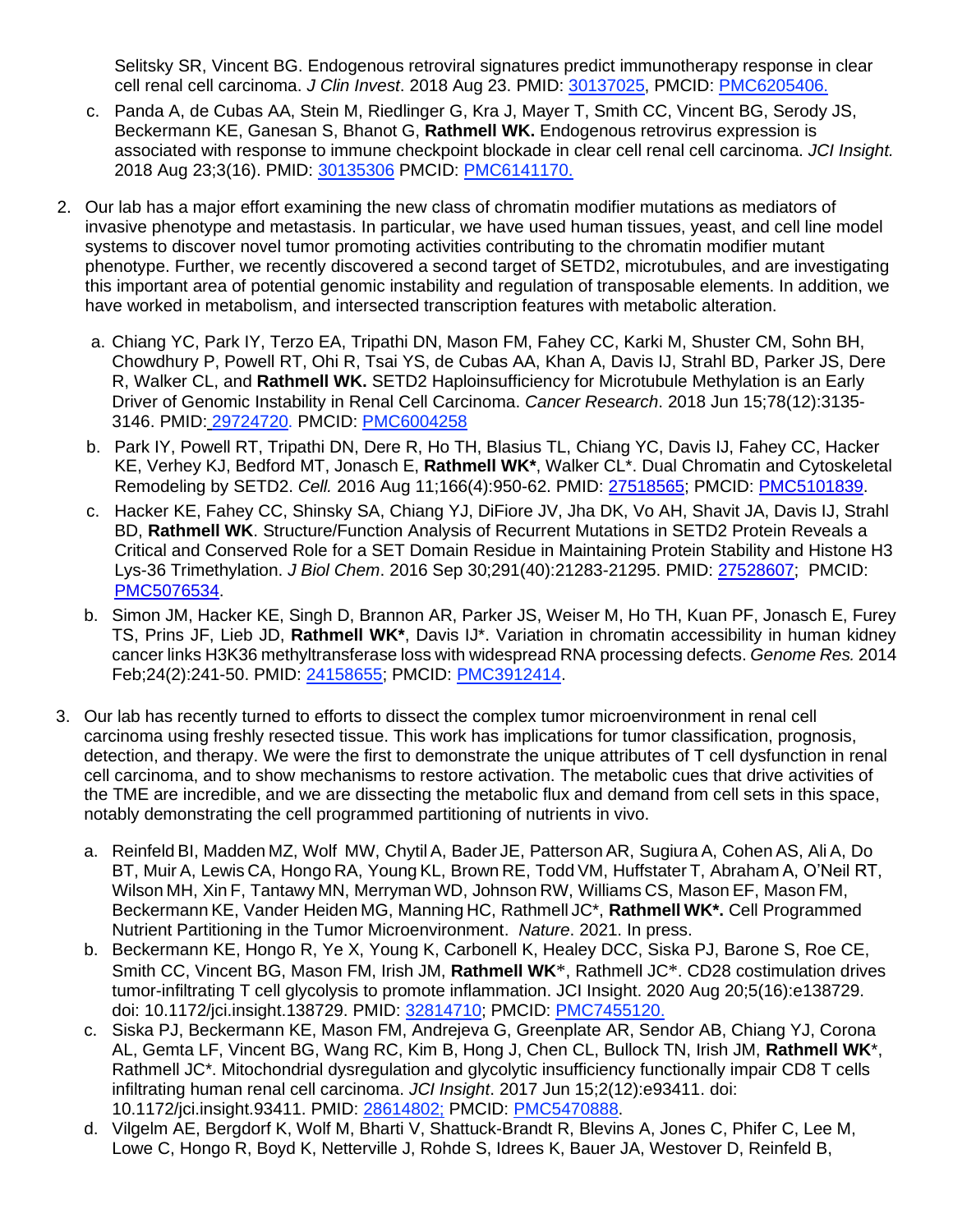Baregamian N, Richmond A, **Rathmell WK**, Lee E, McDonald OG, Weiss VL. Fine-Needle Aspiration-Based Patient-Derived Cancer Organoids. *iScience*. 2020 Aug 21;23(8):101408. doi: 10.1016/j.isci.2020.101408. Epub 2020 Jul 24. PMID: 32771978; PMCID: PMC7415927.

- 4. The comprehensive genomic assessment of the somatic cancer genome provides a new way of understanding tumor biology and a resource for comparative, genetic, and molecular studies across the tumor types. I participated in the disease focused working groups, and co-led the first rare tumor project in the TCGA on chromophobe renal cell carcinoma, and the Pan-Kidney working group. This work has been critical to setting the stage for many of our investigations, and therefore reflects important output from our lab that combines expertise in cancer biology, clinical medicine, and computational methods.
	- a. Linehan WM, Spellman PT, Ricketts CJ, Creighton CJ, Fei SS, Davis C, Wheeler DA, Murray BA, Schmidt L, Vocke CD, Peto M, Al Mamun AA, Shinbrot E, Sethi A, Brooks S, **Rathmell WK\***, et. al. Comprehensive Molecular Characterization of Papillary Renal-Cell Carcinoma. *N Engl J Med.* 2016 Jan 14;374(2):135-45. PMID: [26536169;](http://www.ncbi.nlm.nih.gov/pubmed/26536169/) PMCID: [PMC4775252.](http://www.ncbi.nlm.nih.gov/pmc/articles/PMC4775252/) \*Lead writing team.
	- b. Davis CF, Ricketts CJ, Wang M, Yang L, Cherniack AD, Shen H, Buhay C, Kang H, Kim SC, Fahey CC, Hacker KE, Bhanot G, Gordenin DA, Chu A, Gunaratne PH, Biehl M, Seth S, Kaipparettu BA, Bristow CA, Donehower LA, Wallen EM, Smith AB, Tickoo SK, Tamboli P, Reuter V, Schmidt LS, Hsieh JJ, Choueiri TK, Hakimi AA, Chin L, Meyerson M, Kucherlapati R, Park WY, Robertson AG, Laird PW, Henske EP, Kwiatkowski DJ, Park PJ, Morgan M, Shuch B, Muzny D, Wheeler DA, Linehan WM, Gibbs RA, **Rathmell WK\***, Creighton CJ\*. The somatic genomic landscape of chromophobe renal cell carcinoma. *Cancer Cell.* 2014 Sep 8;26(3):319-30. PMID: [25155756;](http://www.ncbi.nlm.nih.gov/pubmed/25155756/) PMCID: [PMC4160352.](http://www.ncbi.nlm.nih.gov/pmc/articles/PMC4160352/) \*Cocorresponding author, \*Analysis Working Group Co-leader.
	- c. Cancer Genome Atlas Research Network. Comprehensive molecular characterization of clear cell renal cell carcinoma. *Nature*. 2013 Jul 4;499(7456):43-9. PMID: [23792563;](http://www.ncbi.nlm.nih.gov/pubmed/23792563/) PMCID: [PMC3771322.](http://www.ncbi.nlm.nih.gov/pmc/articles/PMC3771322/) \*Lead transcription analysis, \*Lead writing team.
	- d. Ricketts<sup>,</sup> CJ, De Cubas AA, Fan H, Smith CC, Lang M, Reznik E, Bowlby R, Gibb EA, Akbani R, Beroukhim R, Bottaro DP, Choueiri TK, Gibbs RA, Godwin AK, Haake SM, Hakimi AA, Henske EP, Hsieh JJ, Ho TH, Kanchi R, Krishnan B, Kwaitkowski DJ, Lui W, Merino MJ, Mills GB, Myers J, Nickerson ML, Reuter VE, Schmidt LS, Shelley CS, Shen H, Shuch B, Signoretti S, Srinivasan R, Tamboli P, Thomas G, Vincent BG, Vocke CD, Wheeler DA, Yang L, Kim WY, Robertson AG, The Cancer Genome Atlas Research Network, Spellman PT\*, **Rathmell WK\*,** Linehan WM\*. The Cancer Genome Atlas Comprehensive Molecular Characterization of Renal Cell Carcinoma. *Cell Reports*, 2018 Apr 3;23(1):313-326.e5. PMID: 29617669 PMCID: [PMC6075733.](https://www.ncbi.nlm.nih.gov/pmc/articles/PMC6075733/) \*Co-corresponding.
- 5. We have been working from numerous angles to develop novel therapeutics for the treatment of renal cell carcinoma. This translational work includes basic laboratory preclinical studies to discover or advance therapeutic strategies, or novel clinical trials designed to reveal windows for treatment intervention or unique vulnerabilities. We have been active in testing therapies as well as functional imaging studies in this disease to utilize molecular mechanisms to realize opportunities in the clinic.
	- a. Wood CG, Ferguson JE 3rd, Parker JS, Moore DT, Whisenant JG, Maygarden SJ, Wallen EM, Kim WY, Milowsky MI, Beckermann KE, Davis NB, Haake SM, Karam JA, Bortone DS, Vincent BG, Powles T, **Rathmell WK**. Neoadjuvant pazopanib and molecular analysis of tissue response in renal cell carcinoma. *JCI Insight*. 2020 Nov 19;5(22):e132852. doi: 10.1172/jci.insight.132852. PMID: 33208553; PMCID: PMC7710285.
	- b. McDermott DF, Huseni MA, Atkins MB, Motzer RJ, Rini BI, Escudier B, Fong L, Joseph RW, Pal SK, Reeves JA, Sznol M, Hainsworth J, **Rathmell WK**, Stadler WM, Hutson T, Gore ME, Ravaud A, Bracarda S, Suárez C, Danielli R, Gruenwald V, Choueiri TK, Nickles D, Jhunjhunwala S, Piault-Louis E, Thobhani A, Qiu J, Chen DS, Hegde PS, Schiff C, Fine GD, Powles T. Clinical activity and molecular correlates of response to atezolizumab alone or in combination with bevacizumab versus sunitinib in renal cell carcinoma. *Nat Med*. 2018 Jun;24(6):749-757. Epub 2018 Jun 4. Erratum in: Nat Med. 2018 Dec;24(12):1941. PMID: [29867230;](https://pubmed.ncbi.nlm.nih.gov/29867230/) PMCID: [PMC6721896.](https://www.ncbi.nlm.nih.gov/pmc/articles/PMC6721896/)
	- c. Arreola A, Payne LB, Julian MH, de Cubas AA, Daniels AB, Taylor S, Zhao H, Darden J, Bautch VL, **Rathmell WK**, Chappell JC. Von Hippel-Lindau mutations disrupt vascular patterning and maturation via Notch. *JCI Insight*. 2018 Feb 22;3(4):e92193. PMID: [29467323;](https://pubmed.ncbi.nlm.nih.gov/29467323/) PMCID: [PMC5916240.](https://www.ncbi.nlm.nih.gov/pmc/articles/PMC5916240/)